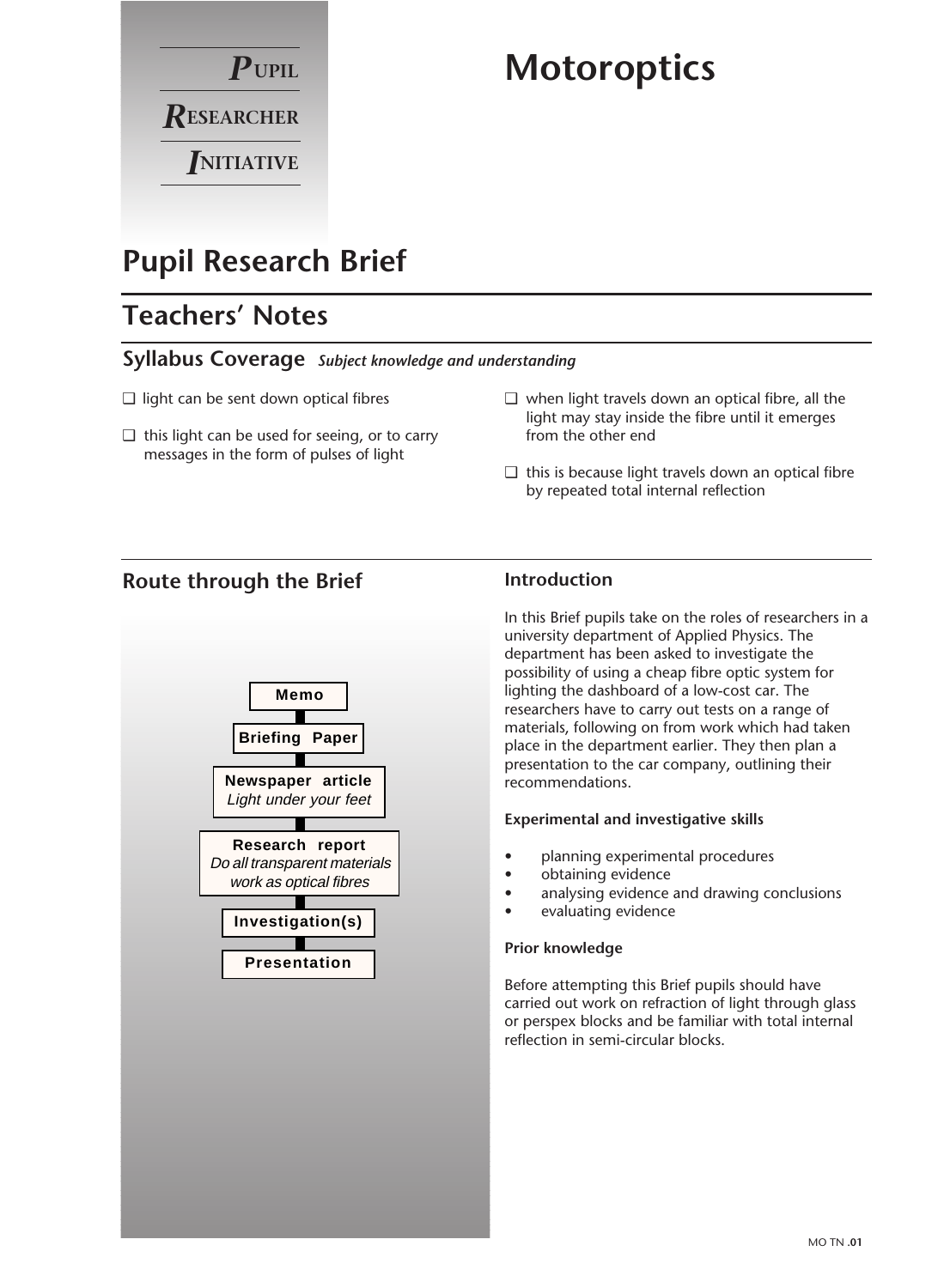## **Teachers' Notes continued**

### **Running the Brief**

#### **Pupil grouping**

Pupils could work in a number of groupings during this Brief. Suggestions are :

| Memo and<br>individuals, pairs or small<br>briefing paper<br>groups<br>individuals, pairs or small<br>Research report -<br>newspaper article<br>groups<br>Investigation<br>on how teacher allocates<br>investigation tasks and the<br>availability of equipment<br>pairs or groups; individuals if<br>Analysis of results-<br>work is to be assessed<br>Communication -<br>compilation of reports<br>(individual or groups) and<br>presentation by groups to<br>run' presentation. | Initial briefing | whole class; teacher briefly<br>sets the context for the Brief<br>and the tasks to be undertaken |
|------------------------------------------------------------------------------------------------------------------------------------------------------------------------------------------------------------------------------------------------------------------------------------------------------------------------------------------------------------------------------------------------------------------------------------------------------------------------------------|------------------|--------------------------------------------------------------------------------------------------|
|                                                                                                                                                                                                                                                                                                                                                                                                                                                                                    |                  |                                                                                                  |
|                                                                                                                                                                                                                                                                                                                                                                                                                                                                                    |                  |                                                                                                  |
|                                                                                                                                                                                                                                                                                                                                                                                                                                                                                    |                  | pairs or small groups depending                                                                  |
|                                                                                                                                                                                                                                                                                                                                                                                                                                                                                    |                  |                                                                                                  |
|                                                                                                                                                                                                                                                                                                                                                                                                                                                                                    |                  | whole class for selection for 'dry                                                               |

#### **Timing**

This Brief should take 3 to 4 hours of classroom time. The writing of the report could be set as a homework. It could take longer, if the 'dry run' of the presentation of the findings of the team to ADZ Cars' Technical Manager is carried out. The presenters would need to be chosen, visual aids prepared, as well as possible demonstrations, and the script for the presentation would need to be written and agreed upon by the whole class.

#### **Activities**

The teacher should issue the pupils with the **Study Guide** which provides them with a summary of what they should produce as they work through the Brief. It can also act as a checklist for pupils to monitor their own progress. The leader of the Optical Research team (the teacher) hands out copies of the **memo** and the **briefing paper**. The memo outlines the task to be undertaken : to investigate the possibility of using fibre optics to light up the dashboard of a new, low-cost car. The briefing paper gives guidance on making the presentation to the Technical Manager of the car company.

The first section of the presentation is an introduction to the use of optical fibres in everyday life, and this is followed by a second section providing a short explanation of how an optical fibre transmits light. A newspaper article, **"Light under your feet"** is included to help with this and provides background information on the uses of optical fibres and how they work.

The team leader may wish to get the team members to write their own versions of these two sections at this point - either individually, or as a joint effort between the members of each working group.

The team leader should now hand out copies of **Research report 22B.** This is a summary of previous research work on optical fibres carried out in the department. Team members need to read through this paper carefully, paying particular attention to the recommendations made at the end. Each working group should be allocated their task(s) by the team leader (the teacher). The tasks are:

- 1 to produce 'optical fibres' of the same thickness
- 2 to work out a way to measure (or compare) the amount of light emerging from the end of the fibre
- 3 to investigate the effect of covering the fibres, on their ability to transmit light
- 4 to investigate changing the angle at which the fibres are bent
- 5 to investigate the effect of varying the length of the fibre

Tasks 1 and 2 need to be carried out before 3, 4 and 5. Tasks 1 and 2 represent 'preliminary work'. Pupils will need to produce 'standardised samples' for the later investigations, and devise an appropriate method to obtain measurements or observations. Task 1 is to produce 'optical fibres' of the same thickness for testing later (tasks 3, 4 and 5). As a follow-up to this pupils can also produce data about the performance of each of the different materials they test during task 1, but they will need to do this after task 2, which involves them in working out how to measure the amount of light coming out of the end of the test fibres. This could be done using a light sensor, although pupils may devise a more subjective scale based on visual observation. The teacher may get all pupils to do tasks 1 and 2, and then just one of the remaining three investigations, depending on the time available.

Once the investigations have been carried out there needs to be a plenary session where the findings of each group are reported to the whole class. Notes need to be taken so that each pupil can write a full report on the activities together with a section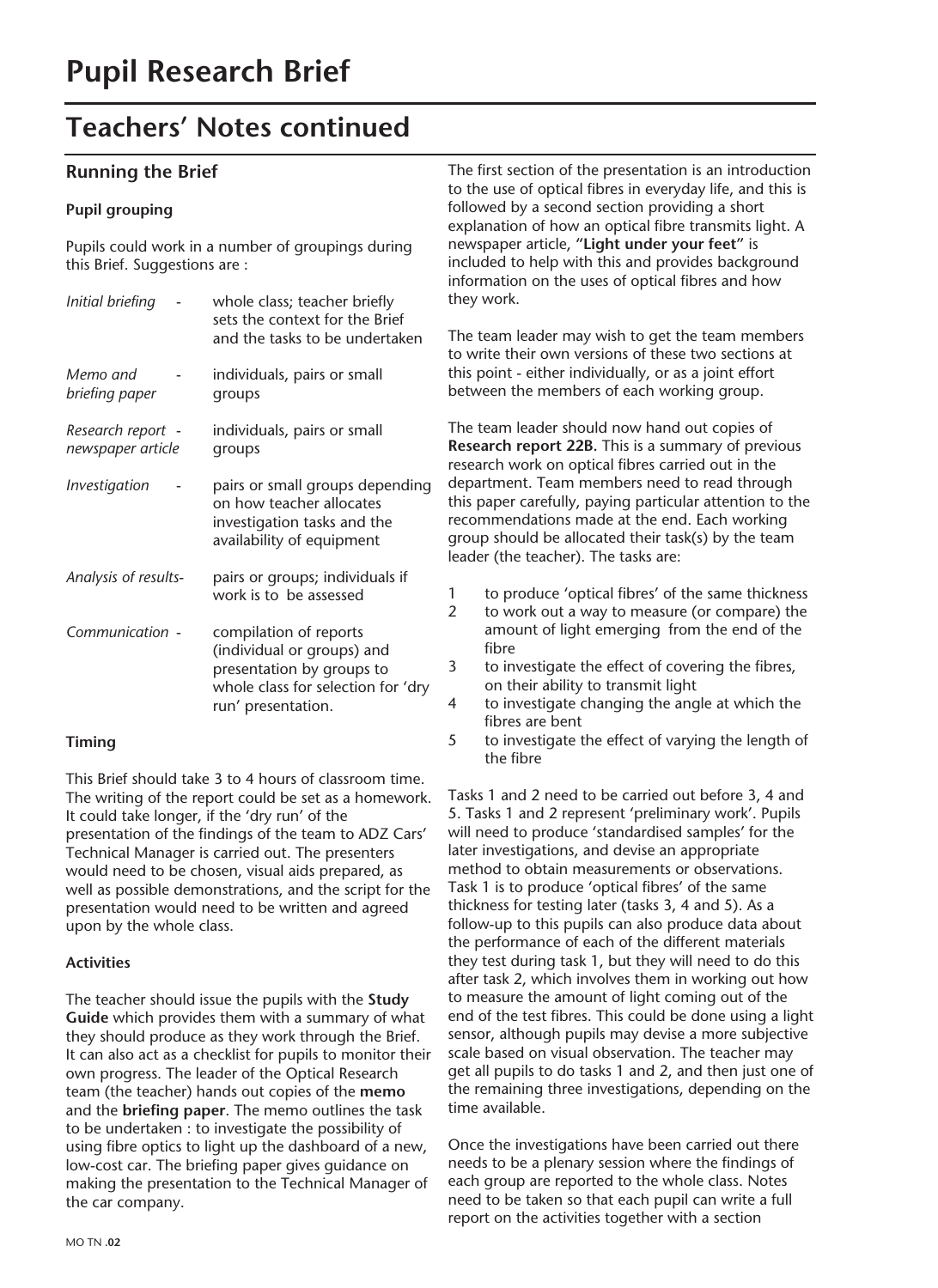# **Teachers' Notes continued**

making recommendations and pointing out the drawbacks of using optical fibres for the purpose. The 'dry run' requires pupils to be selected to make the presentation, but the whole class can be involved in selecting and making the visual aids, and in writing the script.

#### **Investigation details**

The test fibres need to be the same thickness, and this is likely to be governed by the thickness of the various materials, especially the glass available. Bundles of thin fibres could be used to make the thickness instead of using 1 thick piece. Pupils are required to examine the effect of length on the brightness of the transmitted light. Pre-cut lengths of glass should be made available for this investigation. Pupils can cut the other materials themselves.

Similarly, for the experiment to show what effect, if any, angle of bend has on brightness, some glass rods already bent should be made available, unless the teacher feels that the pupils can do this safely themselves. An effective teacher demonstration of the ability of light to travel along an angled glass fibre is to use a slide projector with a rubber bung in place of the focussing lens. The bung should have a hole bored through the middle and a glass rod carefully inserted. It is easily seen that light from the projector bulb is emitted from the far end of the glass rod by carrying out the demonstration in a darkened room. If the glass rod is bent through 90°, or a second preprepared bung is used, it can also be seen that light will emerge from the end.

Perspex and polycarbonate could be bent by pupils with gentle heating, but here there is the danger of the materials melting and catching fire. A light bulb of no more than 60 W is recommended for use in these experiments.

Pupils are also expected to investigate the effect of covering the fibres. The teacher may wish to offer pupils a limited range of materials for coverings.

*Pupils should be reminded that placing polymers close to a hot light bulb for a prolonged period will cause them to soften and melt.*

The activities of course will work best in a darkened laboratory.

*Using IT*. Light sensors may be used to measure the amount of light emitted by the various 'optical fibres'.

#### **Technical details**

Equipment needed will include :

- bench lamps (60 W max.) and power packs
- samples of each material (perspex, polycarbonate, PVC, polythene, soda glass, borosilicate glass and nylon)
- protractors
- metre rules
- light intensity meter or other means of measuring brightness, eg light sensor, interface box and computer
- instruments for cutting materials

Note : A simple light meter can be constructed using a circuit consisting of an LDR and a carbon resistor in series, connected to a 1.5 V cell. A voltmeter is connected across the resistor. The voltmeter reading provides a measure of light intensity.

Changing the value of the carbon resistor will alter the sensitivity of the device.

#### **Safety issues**

PLEASE NOTE: It is important that you prepare your own risk assessments for the practical work in this Brief in the usual way.

#### *Cutting and abrading glass / plastics / perspex* Danger of cuts

Dust - irritant. Breathing affected; more serious for asthmatics.

*If cut:* cover cut and press firmly if no material in wound. Do not press if glass or other material in wound. Seek medical attention -- urgently if wound bleeding copiously.

*If inhaled:* Remove calmly to fresh air. Allow asthmatics to take medication. Seek medical attention.

Cutting and abrading by hand tools only under supervision.

Wear eye protection.

Keep area well ventilated; clear up broken materials and dust.